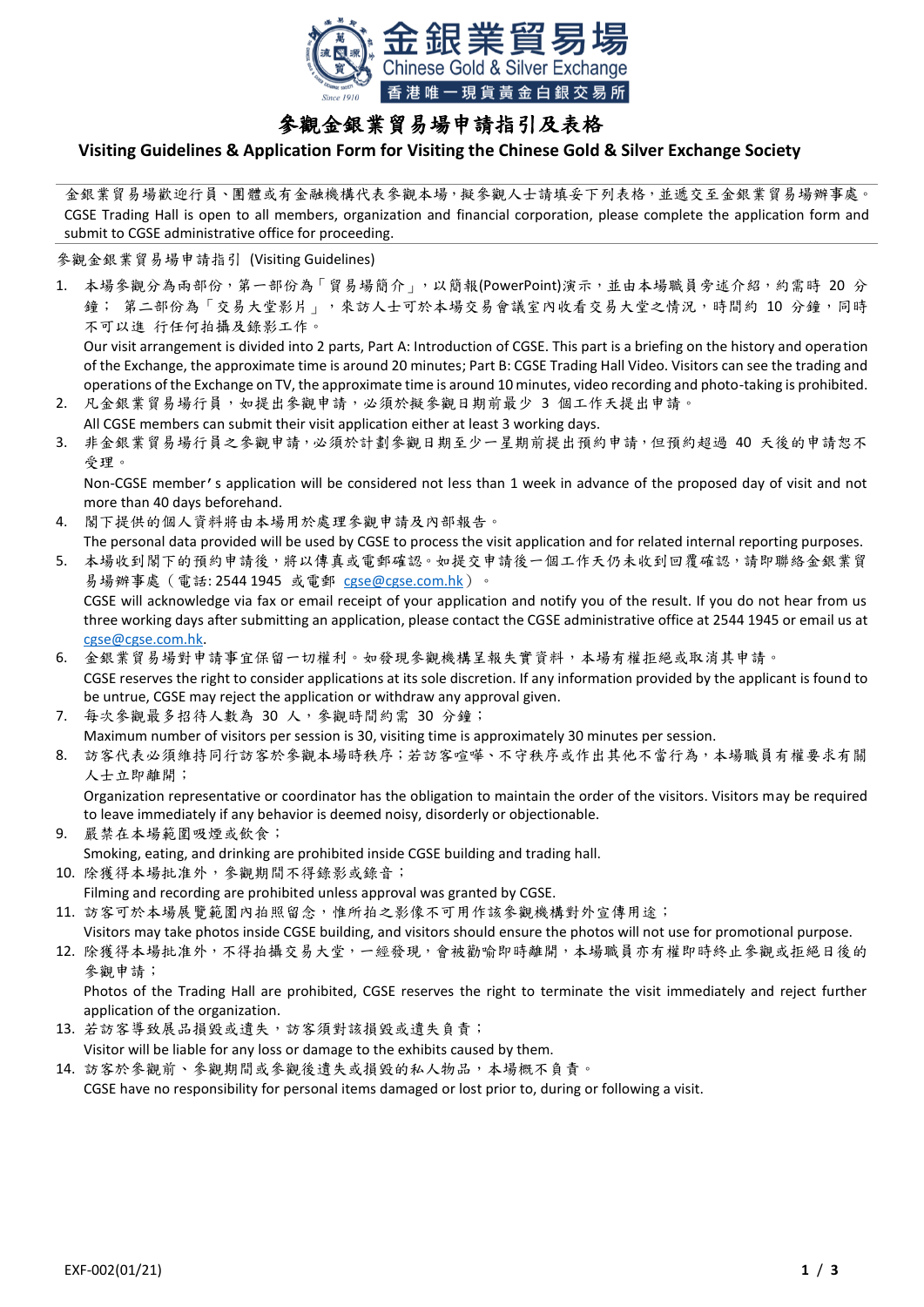

**EXF-002**

## 參觀金銀業貿易場申請表

## **Visiting Guidelines & Application Form for Visiting the Chinese Gold & Silver Exchange Society**

| 中請人資料 Details of Applicant (Organization)         | 申請日期 Date of application:                    |
|---------------------------------------------------|----------------------------------------------|
| 機構名稱(中文):                                         |                                              |
| Organization Name (English):                      |                                              |
| 聯絡人 (中文):                                         | $\Box$ 先生/ $\Box$ 女士/ $\Box$ 小姐              |
| Name of Contact Person (English):                 | Mr. $/ \Box$ Ms. $/ \Box$ Miss               |
| 地址 Address:                                       |                                              |
| 電郵 Email:                                         |                                              |
| 公司電話 Office Tel:                                  | 手提電話 Mobile:                                 |
|                                                   |                                              |
| 參觀團體資料 Details of Visitors (Organization)         |                                              |
| 機構性質 (Nature of Organization):                    |                                              |
| □ 金銀業貿易場行員 CGSE Member(會籍編號 Membership No.:_____) |                                              |
| □ 教學機構 Academic Institution                       | □ 企業團體 Enterprise                            |
| □ 金融機構 Financial Corporation                      | □ 政府機構 Government Body                       |
| □ 非牟利團體 Non-profit Making Organization            |                                              |
| 其他 Others (請註明 Please specify:                    |                                              |
| 參觀者人數                                             |                                              |
| No. of Visitor:                                   |                                              |
| 語言選擇                                              |                                              |
| Language Preferred:                               | □ 廣東話 Cantonese □ 英語 English □ 普通話 Putonghua |
| 參觀日期                                              | 參觀時間                                         |
| Proposed date of the visit:                       | Proposed time of the visit:                  |
| 備註 Remarks:                                       |                                              |

|              | 機構印鑑及授權人簽署 Company Chop & Authorized Person Signature |
|--------------|-------------------------------------------------------|
| 姓名 Name:     |                                                       |
| 職銜 Position: |                                                       |
| 日期 Date:     |                                                       |
|              |                                                       |
|              |                                                       |
|              |                                                       |
|              |                                                       |
|              | 機構印鑑 Company Chop                                     |